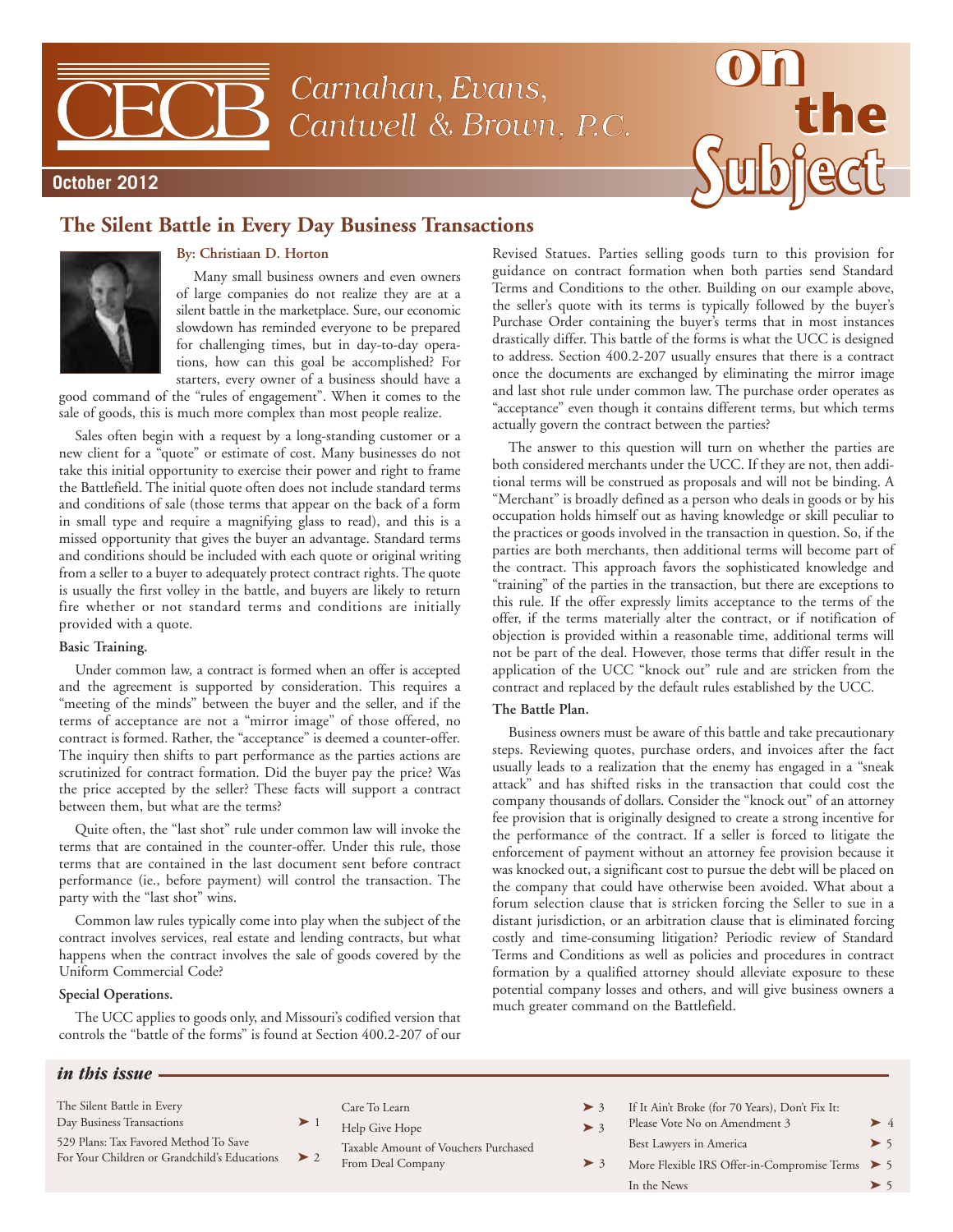## **529 Plans: Tax Favored Method To Save For Your Children or Grandchild's Educations**



## **By: Jennifer K. Huckfeldt**

**What is a 529 Plan?**

A "529 Plan" refers to the section of the Internal Revenue Code that permits a tax-advantaged method to

invest for a child, grandchild, or other beneficiary's college expenses. There are two types of 529 Plans, (i) a tuition credit plan and (ii) a cash savings plan.

- Tuition Credit Plan With the tuition credit plan, pre-paid tuition credits are purchased either from a specific college or from a tuition credit plan composed of a group of colleges. The credits can subsequently be utilized to pay the beneficiary's tuition at the college or a college that participates in the plan.
- Cash Savings Plan The Cash Savings Plan is more frequently discussed and utilized. With these plans cash is contributed to a 529 Investment account that can subsequently be used by the beneficiary to attend any qualified post-secondary educational institution.

### **What is the Tax-Advantage of a 529 Plan?**

Although a federal income tax deduction is not permitted for contributions to the plan, (i) the earnings on the 529 Plan account are NOT subject to income tax, and (ii) to the extent distributions are utilized for a "qualified higher education expense," the distributions (including the growth) are free from the federal income tax. Thus, the earnings on the account escape taxation if used for a permitted purpose.

In addition, Missouri allows an income tax deduction for Missouri residents up to a maximum of \$8,000 per taxpayer for contributions to Missouri's 529 Plan, and it does not tax the earning on the account if utilized for a qualified purpose.

### **What is a "Qualified Higher Education Expense" and what is a "Qualified Post-Secondary Educational Institution"?**

- Qualified Higher Education Expense Tuition, fees, books, supplies, required equipment, and room & board (subject to certain limitations) at a Qualified Post-Secondary Educational Institution.
- Qualified Post-Secondary Educational Institution - An accredited post-secondary educational institution offering credit towards a degree and certain vocational schools.

**What happens if the distribution is NOT used for a "qualified higher education expense?"**

The earnings portion of the non-qualified distribution are included in the recipient's income and are subject to a 10% penalty tax.

## **What if the beneficiary does not go to college?**

The owner of the account can (i) change the beneficiary of the account, (ii) withdraw the funds and pay the tax and 10% penalty on the earnings, or (iii) retain the account for future use by the existing beneficiary. Note, there may be gift and generation skipping tax issues if the beneficiary is changed.

### **Is the 529 Account Included in the Account Owner's estate at death?**

No, this is one of the unusual things about 529 Plans. Even though the account owner maintains control of the account, including the ability to change the beneficiary and name a successor account owner, the account is not included in the owner's estate at death (subject to the exception noted below).

### **Are contributions to 525 Plans subject to the Gift Tax or the Generation Skipping Tax?**

A contribution is treated as a taxable gift by the donor to the extent it is in excess of the donor's remaining annual exclusion (\$13,000 for 2012) for the calendar year for that beneficiary. The transfer also may be subject to the generation skipping transfer tax if the beneficiary is a grandchild or other "skip person." however, there is a special rule that permits the donor to make a "five-year forward election" in the year of the contribution and recognize the transfer in excess of the annual exclusion ratably over the succeeding four years. If the account owner dies during the five years, the amount of the gift that has not been recognized is included in the account owner's gross estate.

### **Is there a limit on the amount that can he contributed to a 529 Plan?**

Yes, the federal law requires that each state set limits on the amount that can be contributed to a beneficiary's account or accounts, as the purpose of the favorable tax treatment is for college savings, not retirement or other investment savings. In Missouri, the maximum contribution limit is \$235,000, but earnings may accrue on that amount.

### **If the donoris a resident of Missouri, are they only permitted to contribute to Missouri's 529 Plan?**

No, a Missouri resident can contribute to any state's 529 Plan, but the Missouri \$8,000 income tax deduction is only permitted for contributions to Missouri's plan. In addition, Missouri has recently established a Matching Grant fund of up to \$500 for qualified donors and beneficiaries of a Missouri account.

### **Why would a Missouri resident choose to invest in another state's plan?**

Again, each state establishes its own 529 Plan pursuant to the rules of the federal law permitting the plans. One requirement is that the state must provide the investment options among which the account owner can invest. What this means is that each state has different investment managers and investment options. For example, VanGuard is the investment manager for the MOST plan, and while there are numerous investment alternatives (currently 17) a donor may prefer the investment manager or investment options of another state's plan.

In summary 529 plans provide an income tax effective method for parents, grandparents and other relatives or donors to contribute and save for a beneficiary's higher education expenses.

Caveat: Consultation with a tax advisor is recommended, (i) as there can be additional income, gift, estate tax, and financial aid implications to the donor and/or beneficiary, (ii) because the 529 Plan law is always subject to modification, (iii) to determine if a 529 Plan is the most effective method for the donor and beneficiary, and (iv) to ensure the contribution is made in the most effective manner.

## **For Your Convenience…**

**Please feel free to utilize our wireless high-speed internet capabilities when visiting our Springfield office. Using your own personal laptop, you can connect to the internet in any of our conference rooms or in our reception area.**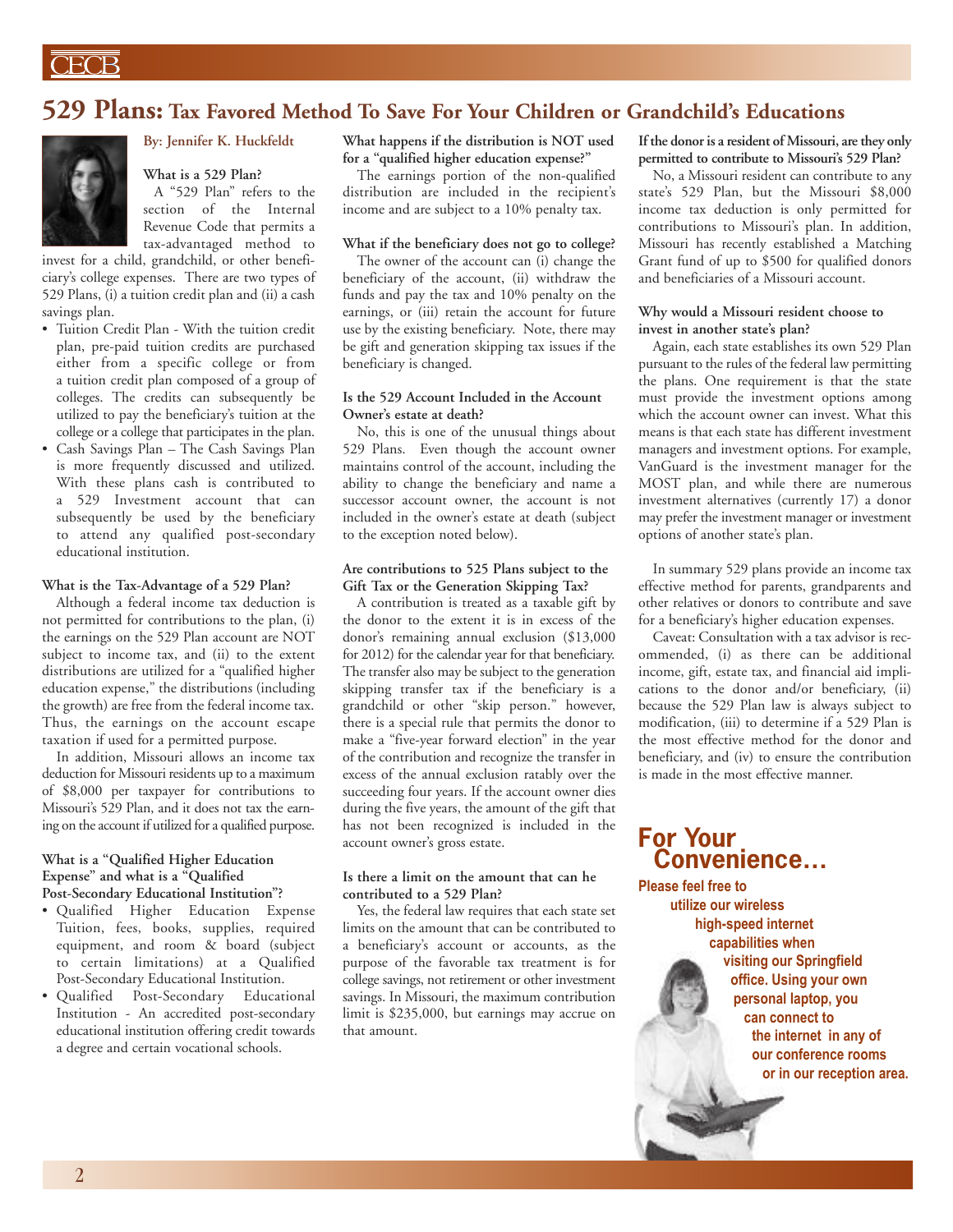

### **By: Frank C. Carnahan**

*The problems of poverty in Springfield and its impact on our children easily go unnoticed. The Springfield News-Leader recently published the third in a six part journalism*

*project on poverty in Springfield and its impact on children, seeking to focus public attention and build on existing initiatives (see http://www.news-leader.com/section/everychild). CECB supports this effort, and wants to highlight two local entities make a substantial contribution to improving children's lives of our and help them grow up to be responsible and productive citizens. These organizations stand out especially because all the money they raise goes directly to benefit the recipients and administration expenses are covered by private funds.*

### **Care To Learn**

*www.caretolearnfund.org, 417-862-7771*

In 2007, Care to Learn Executive Director Morey Mechlin gave her tradition community comments to the Chamber of Commerce on leaving the Board, and described issues of children in poverty and that over half of Springfield school children are on free and reduced lunch. Doug Pitt was skeptical, but convinced after he talked to school superintendent Dr. Norman Ridder. Dr. Ridder told Doug that what would help most was if he had \$50,000 to meet immediate needs without red tape. Within 24 hours, Doug, his brother Brad through the Jolie-Pitt Foundation, and Jim D. Morris, stepped forward to provide funds, and then in 2008 formed the Care to Learn fund at the Community Foundation of the Ozarks.

Care to Learn provides immediate funding and action to meet any emergent health, hunger, or hygiene issue and restore a child's self-respect so they can get back in the classroom, usually on a same day basis, e.g., a toothbrush, coat, deodorant, or breakfast. They arrange transportation that parents can't provide to get children to needed dental care (a free dental care program is available, but you have to get there). Teenage girls stayed home one week a month because hygiene products can't be purchased with food stamps, so had approximately 25% higher absence than boys. Care to Learn provides funds to make hygiene products available at the schools, and girls' attendance figures

improved dramatically. They provide funds for medication, e.g., asthma (there is an increasing population with asthma) so kids can be in school and learn.

Ten chapters have formed in surrounding communities, each raising funds that stay in the local chapter, and Morey has spoken to other communities as far away as Springfield's Mexico sister city, Tlaquepaque, on the program's success. The Springfield chapter had a \$300,000 budget in 2011, and has a \$1MM endowment fund started. Care to Learn has no overhead because fund management is handled by CFO, they rely on professionals such as teachers, nurses and counselors in the schools to spot and report needs, e.g., if a child arrives at school hungry, and the staff is lean and paid for privately, so that 100% of donor funds are used to meet the needs of students.

### **Help Give Hope**

*www.helpgivehope.com, 417-209-7027*

Help Give Hope is a 501(c)(3) charitable organization, whose mission is to assist needy families, in particular children, in southwest Missouri.

In 1980 Wade Palmer, Joe Kremer and Jim Crumpley collected toys for Toys for Tots. In 1981 they began to adopt individual families. By 1990, Help Give Hope was adopting approximately 45 families at Christmas, increasing to roughly 110 families by 2000, and 228 families in 2011. During the late 1990's Help Give Hope also started offering year-round assistance to children in need. In 2006 Murray Beairsto was hired as Executive Director and brought many years of professional experience. Under her leadership, Help Give Hope has experienced tremendous growth and many new successes. The original core group of volunteers and supporters largely remains intact and has since grown to include a Help Give Hope 'family' of nearly 800 supporters. In 2011 Bobby Allison donated a new 30,000 sq. ft. office-warehouse building that greatly facilitates operations that previously had to be set up at different locations each year.

The 2011 Christmas Project provided clothing, toys, furniture, appliances, food and automobiles to 228 families, including over 800 children. Help Give Hope also provides crisis assistance throughout the year to 40 to 70 families each month, helping with utility bills, rental assistance, gasoline vouchers and educational help, and assists families to obtain reliable transportation so they can be employed and take care of life's daily tasks, operating one of the largest used car gifting programs in the Midwest. Since 2007, they have given away over 93 vehicles.

Help Give Hope receives no governmental assistance or funds, and all donations are private. It has no rent or mortgage, and all staff and workers are volunteers or are paid for privately, so 100% of all donations go directly to help the families in need. They home visit 430 families to identify the 230 or so families selected for each holiday season, striving to help people who are making an effort to improve their situation. Help Give Hope averages spending \$1,000 to \$1,500 per family and addresses all the family's needs, including furniture, appliances, clothing, toys, food, transportation, and more.

## **Taxable Amount of Vouchers Purchased From Deal Company**

## **By: Frank C. Carnahan**



In Letter Ruling No. LR 7156, dated October 1, 2012, the Missouri Department of Revenue discussed the amount that is subject to sales tax when a voucher such

as Groupon or Living Social is used, finding that the amount depends on the nature of the voucher. If the voucher offers a specific dollar value that may be used toward the purchase of unspecified products or services, the face value of the voucher must be included in gross receipts even if the amount paid for the voucher is less than the face value. If the voucher offers a specific product or service for the price paid for the voucher, the voucher price paid must be included in gross receipts.

The ruling specifically discussed a taxpayer offering a \$29 voucher for yoga classes through a third party deal company for one month of unlimited yoga classes valued at \$110. The Department of Revenue determined that the taxpayer should collect and remit Missouri sales tax on the price paid for the voucher, explain that in this case, customers pay \$29 for one month of unlimited yoga classes, not for a voucher worth \$29 for anything the taxpayer may sell. Thus, the taxpayer must include \$29 in gross receipts subject to tax.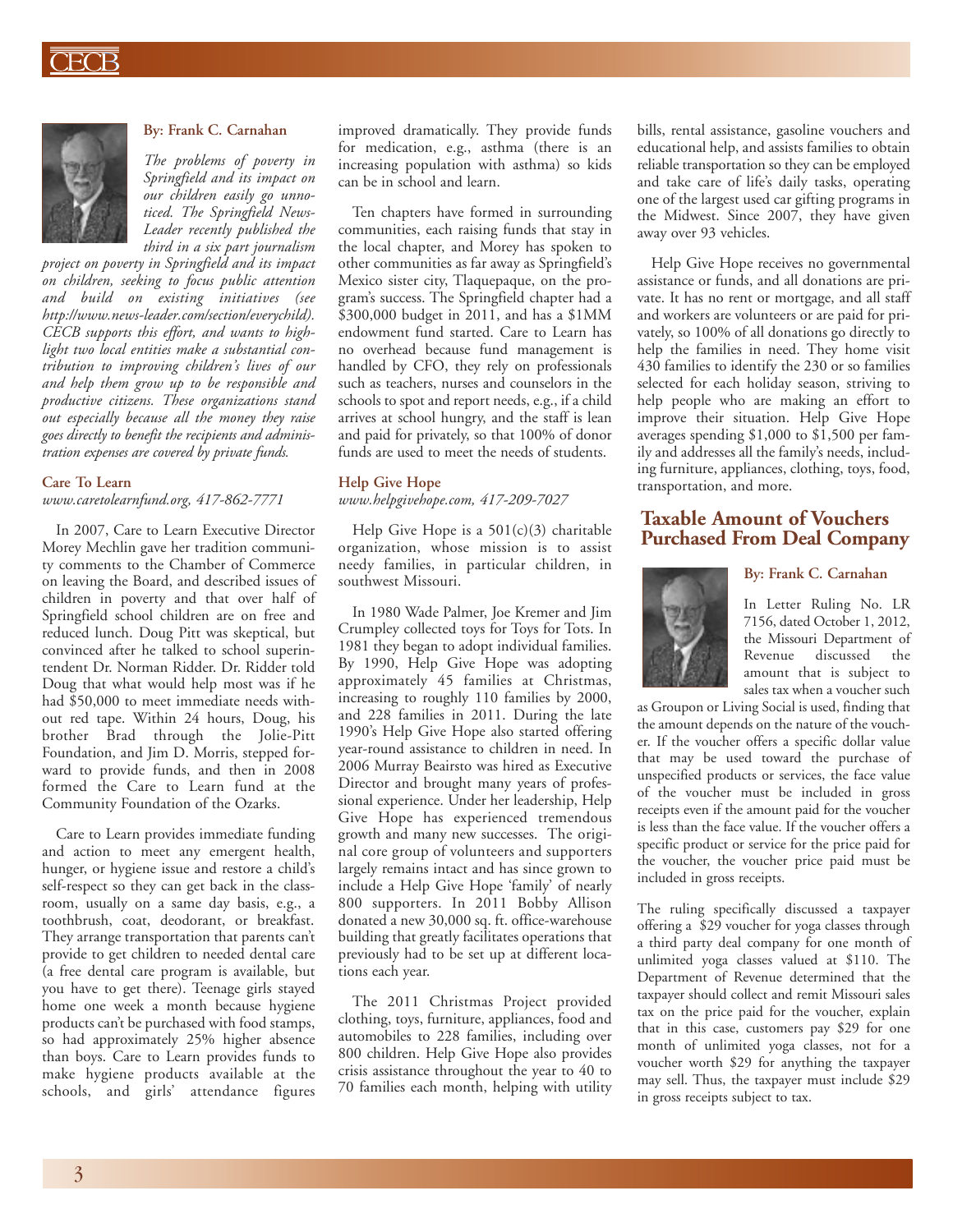## **If It Ain't Broke (for 70 Years), Don't Fix It: Please Vote No on Amendment 3**



## **By: Rich Maltby**

The Non-Partisan Court Plan (the "Plan") has produced a steady stream of competent judges at the trial, appellate and Supreme Court levels for

seventy years in Missouri. The Plan continues to be a model for the nation as more than thirty other states have replicated some form of our judicial selection process. It is and remains the standard because the Plan continues to attract high-quality judges in the least political way and ultimately gives the people the final say through the voting process as to who will be their judges.

A recent effort funded largely by large non-Missouri corporations choosing to do business in Missouri seeks to up-end the Plan. Currently, the Plan is the foundation for a judiciary that is free to apply laws, is as free as reasonably possible from political or special interest pressures and is free from the fear of losing their judgeship for doing what the law requires. Our firm has joined the Springfield Chamber of Commerce, The Missouri Bar, the Springfield Metropolitan Bar Association, an impressive list of former Missouri Supreme Court judges who were appointed by both Republican and Democratic Governors, and a host of others to oppose the proposed Amendment 3 that will be on the ballot in November. We respectfully request that you consider doing the same. The ballot language speaks for itself as to the problems with the proposed new court plan and provides: "Shall the Missouri Constitution be amended to change the current non-partisan selection of supreme court and court of appeals judges to a process that gives the governor increased ability to: appoint a majority of the commission that selects these court nominees; and appoint all lawyers to the commission by removing the requirement that the governor's appointees be non-lawyers?" This is simply too much power for the governor and removes any checks and balance system on which our government was founded. It also gives too much power to one profession – us.

The current Plan works like this: Citizens and lawyers, along with a judge, work as a balanced team on judicial nominating commissions where they select the top three candidates for the governor to choose from to fill an open judgeship. The commissioners review the candi-

dates' character and community experience they bring to the bench and, with the aid of the lawyers and judge, evaluate the professional strengths and legal analysis skills. The Plan is good for business by keeping the rulings consistent rather than swinging in the political wind. The health of the state's business climate is dependent on the stability of its courts and whether a business owner even realizes it, risk management decisions are based on a stable judiciary that applies established law to facts and does not bend to political whims. Uncertainty of legal consequences cuts against a business owner's ability to make a decision in the company's best interest.

Amendment 3 gives future governors only two years into a single term to select four out of the seven commissioners, providing those four appointees with unchecked power given that those four would constitute a majority. The proposed Constitutional Amendment, which stems from Senate Joint Resolution 51, would, if approved by a vote of the people, have the effect of eliminating Missouri's merit-based judicial selection process. It would hand future governors ultimate control of the majority of commissioners who select the panel of candidates for the governor to choose from to fill an open judgeship.

The President of the United States does not have this type of unchecked control for purposes of filling vacancies on the United States Supreme Court. Only one state currently allows this level of unchecked gubernatorial control, which is Florida. Proponents in Missouri have failed to offer any compelling reason why Missouri's Plan should now follow Florida and depart from a system with a proven track record.

### **If the foregoing is not convincing enough, please also consider:**

- The Plan produces appellate courts that are neither Republican nor Democrat. They are simply fair and impartial, which should be absolutely fundamental when entering a courtroom.
- The Plan prevents judges from campaigning and accepting campaign contributions. Quite candidly, it removes corruption or even perceived corruption from the courtroom.
- The best applicants are attracted to judicial positions because they understand they will be evaluated on merit, not politics.
- The commission is balanced by design to reduce the likelihood that any one person or interest will control.
- The Plan staggers the term of the governor's appointees again preventing one politician from having control over a majority of the commissioners.
- Judges, as peers, have the most experience and ability to evaluate a candidate's skills, knowledge and suitability for the bench. Their active involvement on the commission is imperative.
- The Plan is transparent to the public. There is no behind the scenes politicking.

It must be emphasized that under the current Plan, voters have the final say through judicial retention elections that are held at the general election following a judge's first twelve months on the bench and the end of each term. Thus if you are not happy with a judge under the current Plan, you hold the power to have that judge replaced. In short, the Plan works, and if it does not, the Plan allows the voters to fix it.

We strongly urge you to consider the foregoing before you head to the polls in November. Please help our firm in our representation of you by voting "No" on Amendment 3. If you have any questions about the Plan, please contact Rich Maltby or Chip Sheppard, both with CECB's Dispute Resolution Group.

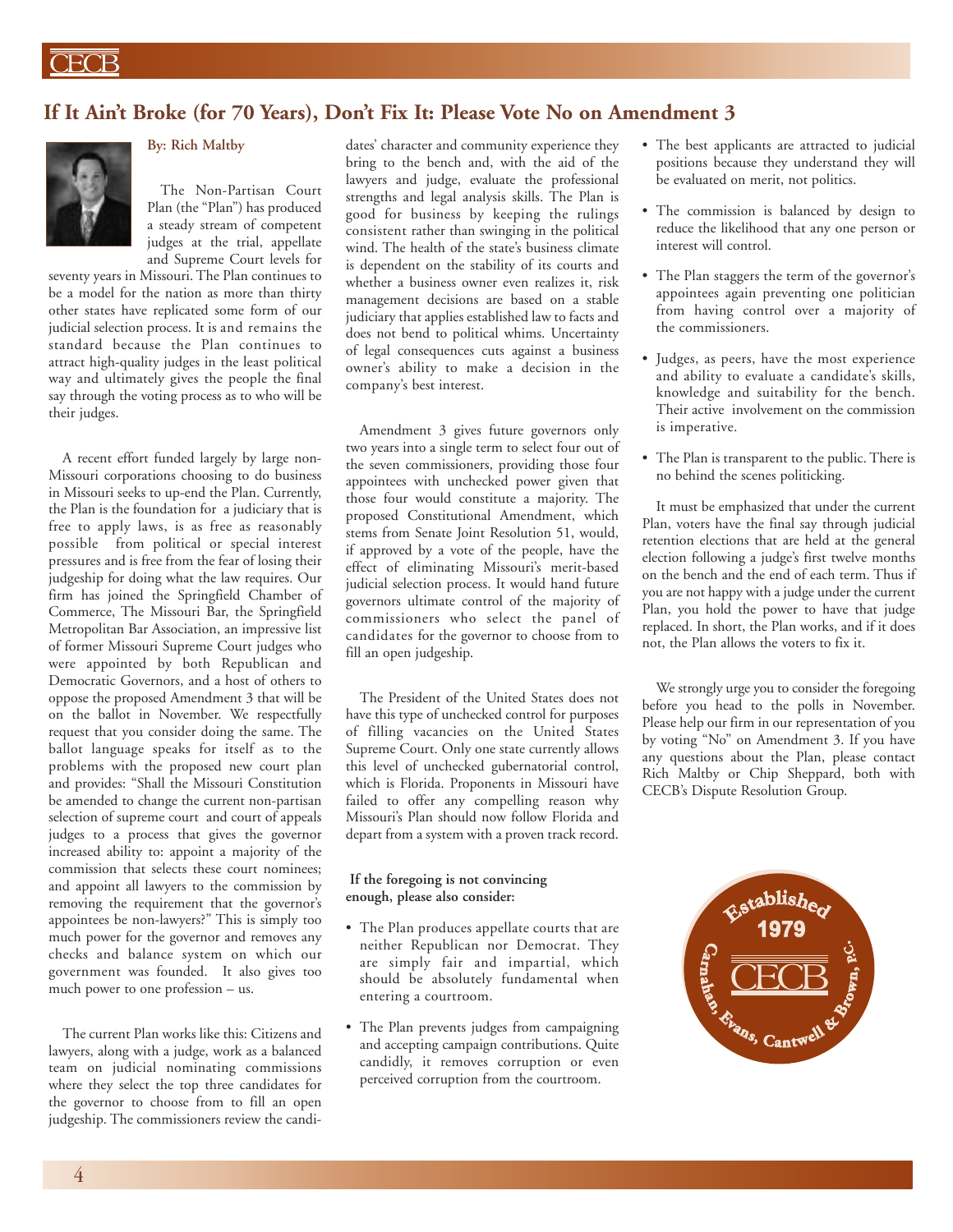## $\overline{ECB}$

## **Best Lawyers in America**

CECB is pleased to announce that three of the firm's attorneys Clifford S. Brown, Thomas D. Peebles, Jr and Joseph "Chip" D. Sheppard, III were selected by their peers to be among the elite professionals for inclusion in the 2013 edition of The Best Lawyers in America. (Copyright 2012 by Woodward/White, Inc., of Aiken, SC).

Since it was first published in 1983, Best Lawyers has become universally regarded as the definitive guide to legal excellence. Because Best Lawyers is based on an exhaustive peer-review survey in which more than 36,000 leading attorneys cast almost 4.4 million votes on the legal abilities of other lawyers in their practice areas, and because lawyers are not required or allowed to pay a fee to be listed, inclusion in Best Lawyers is considered a singular honor. Corporate Counsel magazine has called Best Lawyers "the most respected referral list of attorneys in practice."



Cliff Brown was selected for inclusion in the practice area of Trust and Estates in Springfield, MO and was also selected in the area of Litigation – Trusts and Estates and was first honored in 1995. Cliff practices in the Estate

Planning Group and concentrates his practice in the areas of estate planning, probate, trust litigation and related tax matters. Cliff earned his law degree from the University of Missouri - Columbia School of Law in 1968



Chip Sheppard was selected for inclusion in The Best Lawyers in America. Chip is a Shareholder in the Litigation and Transactional Practice Groups and concentrates his practice in

the areas of business, real estate, securities tices in the areas of estate and wealth transfer law degree in 1983 from Southern University of Missouri at Kansas City Methodist University.



Tom Peebles selected for inclusion in The Best Lawyers in America in the practice area of Trusts and Estates.Tomis a Shareholder in the Estate Planning Practice Group and prac-

and intellectual property dispute resolu- planning and estate and trust administration. tion and transactions. Chip received his Tom earned his law degree in 1980 from the

## **More Flexible IRS Offer-in-Compromise Terms**



## **By: Frank C. Carnahan**

- The IRS announced more flexible offer in compromise terms in IR-2012-53, May 21, 2012. Announced changes include:
- 1. TheIRS nowcalculates a taxpayer's "reasonable collection potential" by looking at only 1 year of futureincome(down from 4years)for offers paid in 5 orfewermonths, and 2 years offutureincome(downfrom5 years)for offers paid in6 to 24months.All offersmust befully paidwithin24months from the date the offer is accepted (longer term deferred OICs apparently are no longer available).
- 2. Taxpayers may repay their post high school student loans (proof of payment must be provided).
- 3. Taxpayers may pay state and local delinquent taxes based on percentage basis of tax owed to the state and IRS.
- 4. Allowable Living Expense allowance categories and amounts are expanded, and national standard expenses can include credit card payments and bank fees and charges.
- 5. Narrowed parameters and clarification of when a dissipated asset will be included in the calculation of reasonable collection potential.
- 6. Equity in income producing assets generally will not be included in the calculation of reasonable collection potential for on-going businesses.

# *In the News*



CECB is pleased to announce that firm Shareholder John Price has been honored with a 2012 Gift of Time Award

from the City of Springfield and the Council of Churches of the Ozarks. Mr. Price was one of ten volunteers honored with the award for the countless hours contributed to make life better for friends and neighbors in the Ozarks.



Firm Shareholders Thomas D. Peebles Jr. and John M. Carnahan III recently participated in the KWTO Radio W Factor Program

hosted by Larry Freund, a long time friend of the firm. Both Tom and John spent an hour discussing recent changes in Estate and Tax planning as well as answering phone call questions from the audience. If your group needs a speaker on a legal matter for one of your programs, please feel free to contact Shelly Bivins, our Firm Administrator, to see how we can help.



The Firm is honored to announce that Tammy K. Larimore recently celebrated 30 years of service with the firm. Tammy is a

paralegal in the estate planning department of CECB. She has a bachelor's degree in education from Drury University. She is married to Larry Larimore and they reside in Republic, Missouri. They have two children, Aubrey, a recent graduate of MSU, and Collin, a 10th grader at Republic High School.